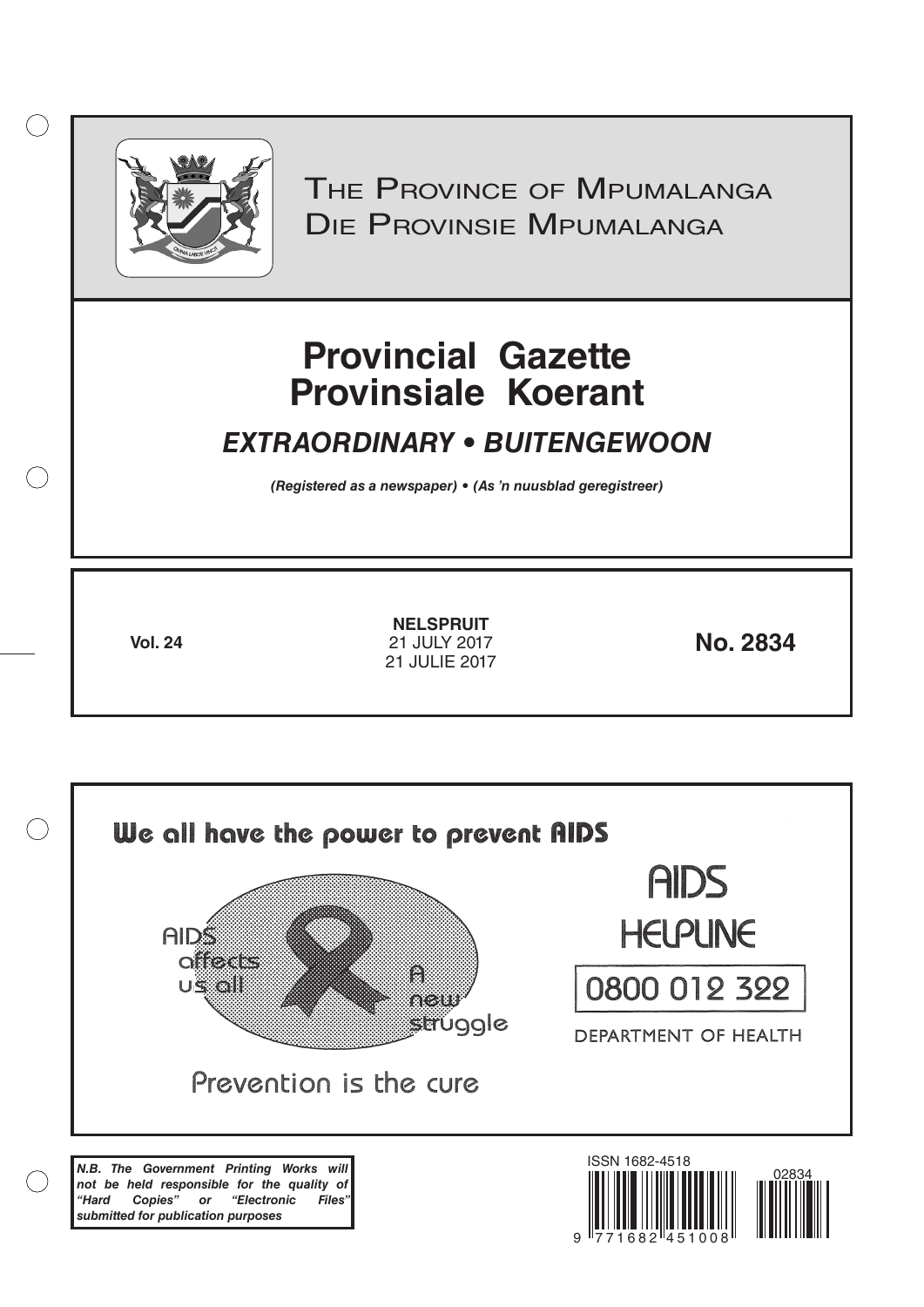## **IMPORTANT NOTICE:**

**The GovernmenT PrinTinG Works Will noT be held resPonsible for any errors ThaT miGhT occur due To The submission of incomPleTe / incorrecT / illeGible coPy.**

**no fuTure queries Will be handled in connecTion WiTh The above.**

#### **CONTENTS**

|    |                                                                                                    | Gazette<br>No. | Page<br>No. |
|----|----------------------------------------------------------------------------------------------------|----------------|-------------|
|    | <b>PROVINCIAL NOTICES • PROVINSIALE KENNISGEWINGS</b>                                              |                |             |
| 83 | Environmental Impact Assessment (EIA) Regulations, 2014: Environmental Notification: Environmental | 2834           |             |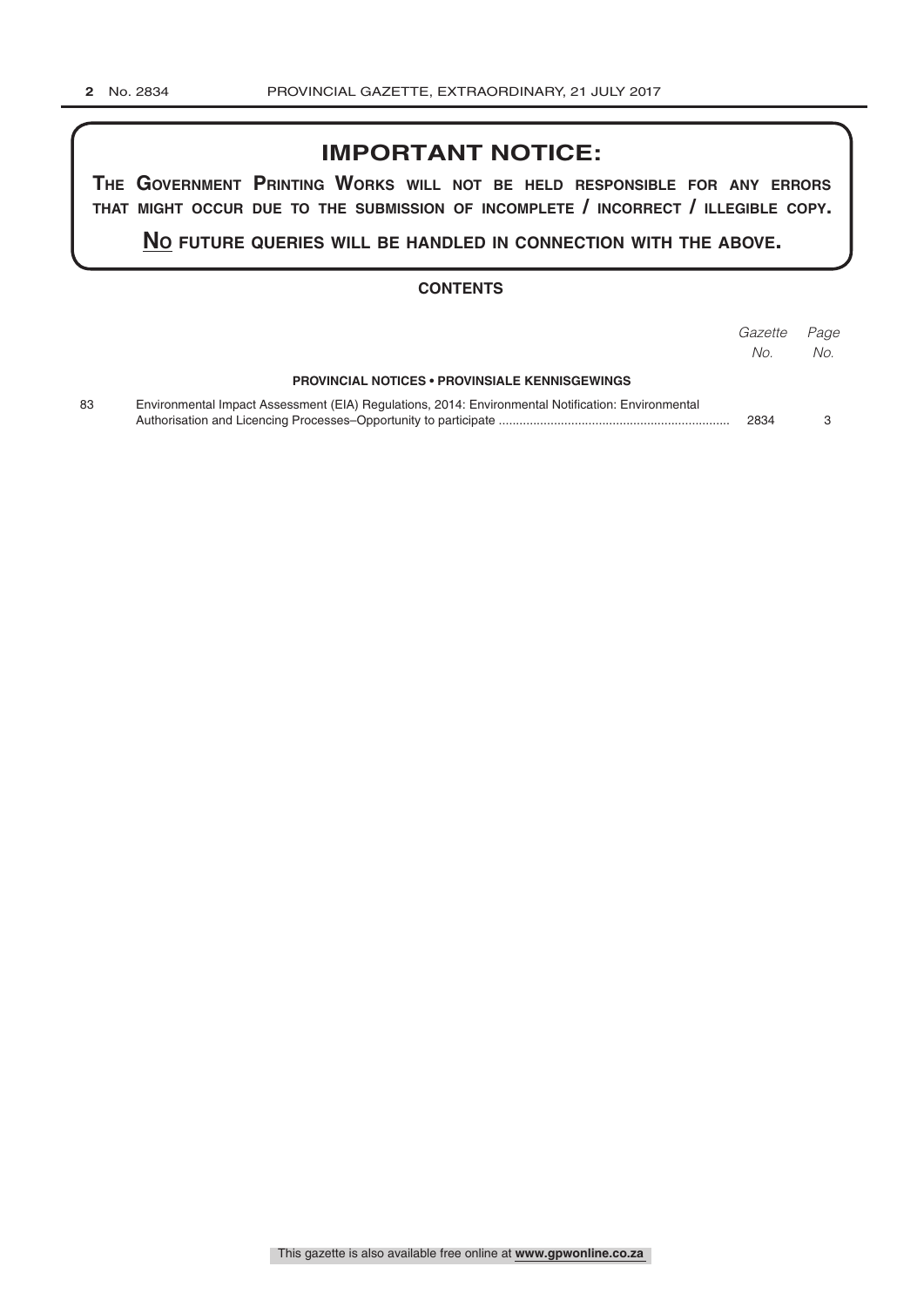### Provincial Notices • Provinsiale Kennisgewings

#### **PROVINCIAL NOTICE 83 OF 2017**

#### **ENVIRONMENTAL NOTIFICATION: ENVIRONMENTAL AUTHORISATION AND LICENCING PROCESSES – OPPORTUNITY TO PARTICIPATE**

Notice is given in terms of Chapter 6 of the Environmental Impact Assessment (EIA) Regulations, 2014 (GN R. 982) promulgated under the National Environmental Management Act (Act 107 of 1998) (NEMA), of applications for Environmental Authorisation (EA) (i.e.: Scoping and Environmental Impact Report (S&EIR)), Integrated Water Use Licence (IWUL) and Waste Management Licence (WML) for the proposed new infrastructure and facilities as well as amendment applications to the existing EA/EMP and IWUL, on Manungu Colliery.

**Name of Applicant:** Tshedza Mining Resources (Pty) Ltd. (a subsidiary of Mbuyelo Coal (Pty) Ltd.)

#### **EIMS Reference Number:** 1177 **Existing Approved Mining Right Reference Number:** MP 30/5/1/2/2/297 MR

#### **Nature of Activity:**

Tshedza Mining Resources proposes to establish a coal processing facility at Manungu Colliery in order to complement the existing beneficiation facility (crushing and screening plant). Initial notification in this regard was undertaken in May-June 2017, however amendments to the scope of work have since been identified necessitating this revised notification. The proposed new processing facility includes a coal wash plant with associated residue discard dump and water management infrastructure. The proposed processing facility and discard dump will be located within the mining right boundary.

In addition to the proposed processing facility, the applications include mine expansion activities based on the 30 year Life of Mine (LOM) plan which extends outside of the current NEMA, National Environmental Management Waste Act (NEMWA), and National Water Act (NWA) approved areas. All proposed mine expansion activities (e.g.: opencast and underground mining, stockpile areas, etc.) will be contained within the approved mining right boundary, and environmental approvals will be sought for various mining related activities.

As part of the application processes, Tshedza Mining Resources further intends to include the licencing of three (3) new boreholes for domestic consumption as well as a french drain system to complement the septic tank system. Furthermore, various options are to be considered to manage excess water volumes within the pollution control dam. Various amendments to the existing EA/EMP as well as IWUL will also be applied for in order to align the specific conditions with the current status of the mine as well as to clarify certain conditions. Where relevant, a Section 102 amendment application will be undertaken in terms of the Mineral and Petroleum Resources Development Act (Act 28 of 2002).

#### **Location:**

The existing Manungu Colliery is located approximately 9km south of the town of Delmas and covers all Portions of the farms Weilaagte 271IR and Welgevonden 272IR (comprising the approved mining right area) within the Victor Khanye Local Municipality, Mpumalanga, South Africa. The above mentioned activities will all occur within the existing mining right area.

#### **Registration and Comment**

As a potential I&AP, you are invited to register and comment on the project. Should you have any initial comments or concerns regarding the project, or should you require any additional information, please contact EIMS telephonically, or in writing by no later than the 25 August 2017, using the contact details below. Please include the project reference number (1177) in all correspondence. Furthermore, please note that only registered I&APs will be informed of any project information, report availability, etc. post this registration period. **All I&AP's whom have registered during the initial notification period held during May-June 2017 will remain registered moving forward.**

#### **Name and contact details of Consultant:**

**Environmental Impact Management Services (Pty) Ltd (EIMS)** P.O. Box 2083 Pinegowrie 2123 Phone: 011 789 7170 / Fax: 011 787 3059 Contact: Cheyenne Muthukarapan Email: Manungu@eims.co.za EIMS Reference number: 1177